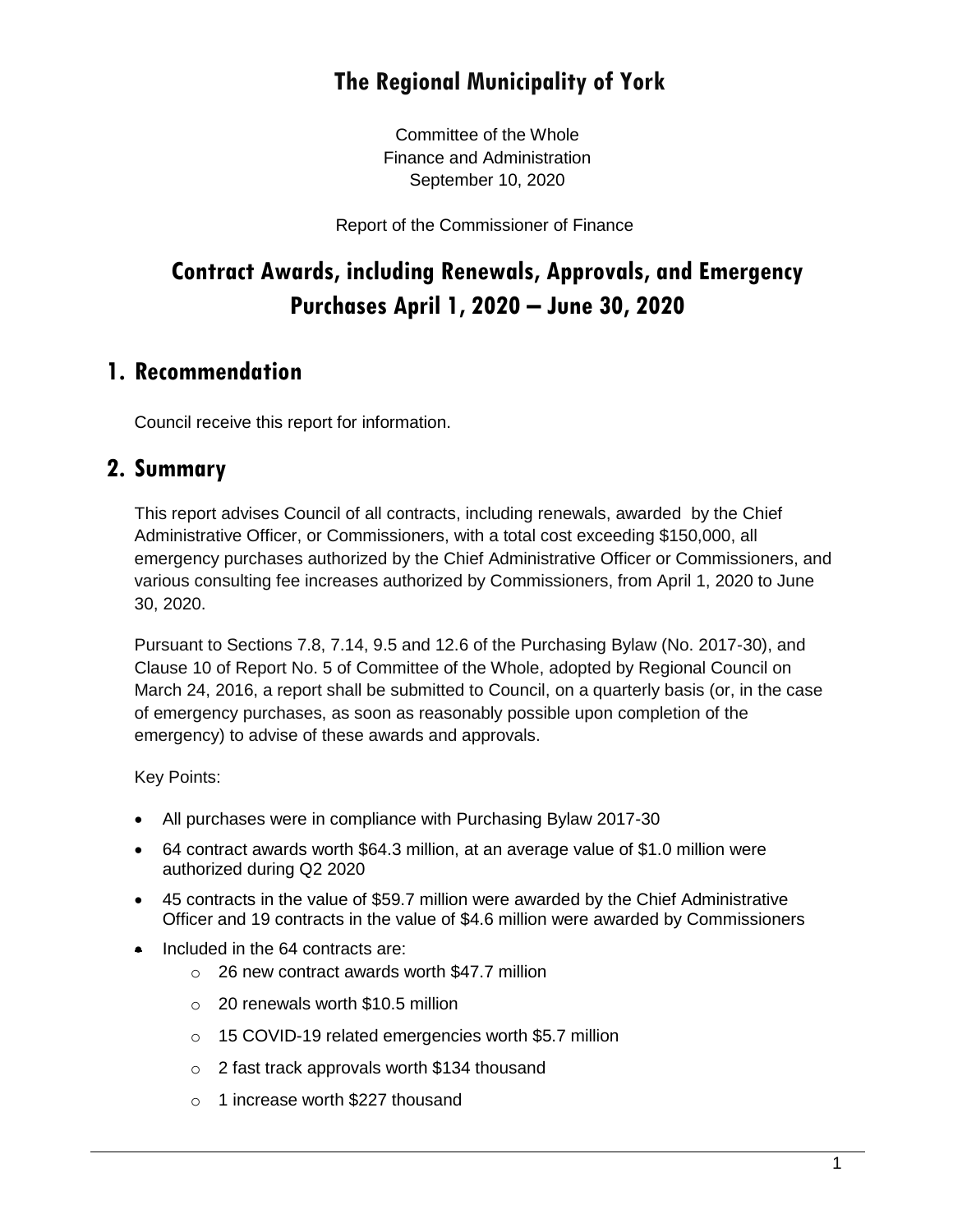# **3. Background**

The Region's procurement process, including award limits, are detailed in the 2017 year-end Contract Awards report adopted by Council on [March 22, 2018.](http://www.york.ca/wps/wcm/connect/yorkpublic/4d37b1ef-255c-4e9c-9379-86fe14d57685/mar+22+contract+ex.pdf?MOD=AJPERES) 

The Region's Purchasing Bylaw delegates authority to staff to award contracts meeting specific criteria. Sections 7.3 to 7.13 of the Purchasing Bylaw require purchases of goods and services exceeding \$150,000 be procured through a request for proposal or request for tender.

The proposed new Procurement Bylaw, which was planned to come into effect in the first quarter of 2020, has now been deferred as a result of the Region's response to COVID-19. Once in place, the new Bylaw will decrease the threshold for triggering a competitive procurement process from \$150,000 to \$100,000, bringing the Bylaw in alignment with requirements of domestic and international trade treaties. Following the final approval of the new Bylaw, this report will be expanded to include all contracts, including renewals, awarded by the Chief Administrative Officer, or Commissioners, with a total cost exceeding \$100,000.

#### **Commissioners may award competitively procured contracts up to and including \$500,000**

Commissioners are authorized to approve contracts, provided the total cost does not exceed the Commissioner's delegated authority of \$500,000.00 and the cumulative term of the contract does not exceed five years.

### **The Chief Administrative Officer may award competitively procured contracts at higher values**

The Chief Administrative Officer is authorized to approve contracts resulting from requests for tenders or requests for proposals, with a value in excess of \$500,000 (with a maximum of \$2 million for requests for proposals), provided the cumulative term of the contract does not exceed five years.

### **4. Analysis**

### **Contract awards, including renewals, emergency purchases, fast tracks and increases had a total value of \$64.3 million**

As shown in Figure 1, during the Q2 2020, 64 contract awards worth \$64,297,310.10, including renewals, fast tracks and emergencies, were authorized by the Commissioners, Chief Administrative Officer and the Regional Chair, as applicable.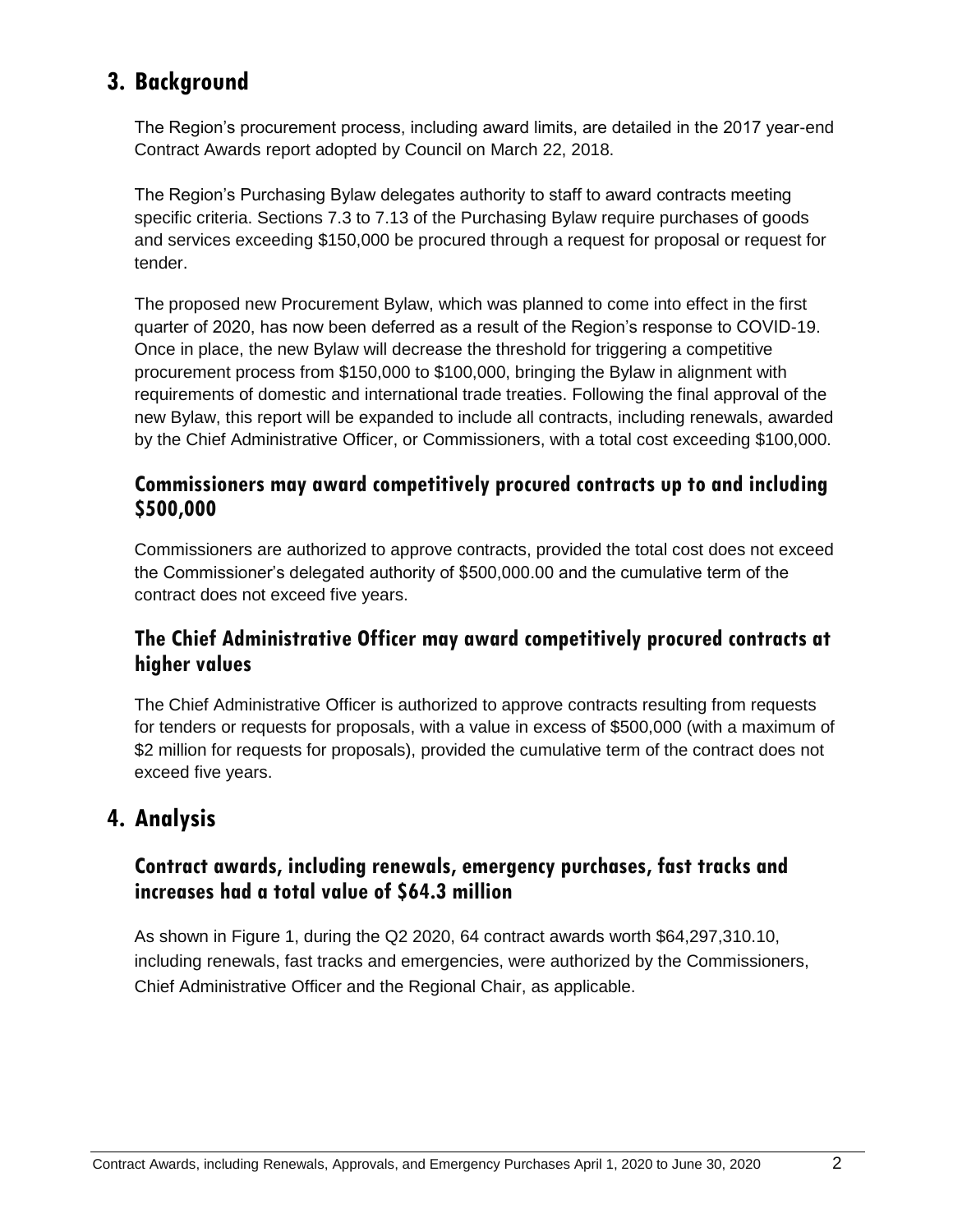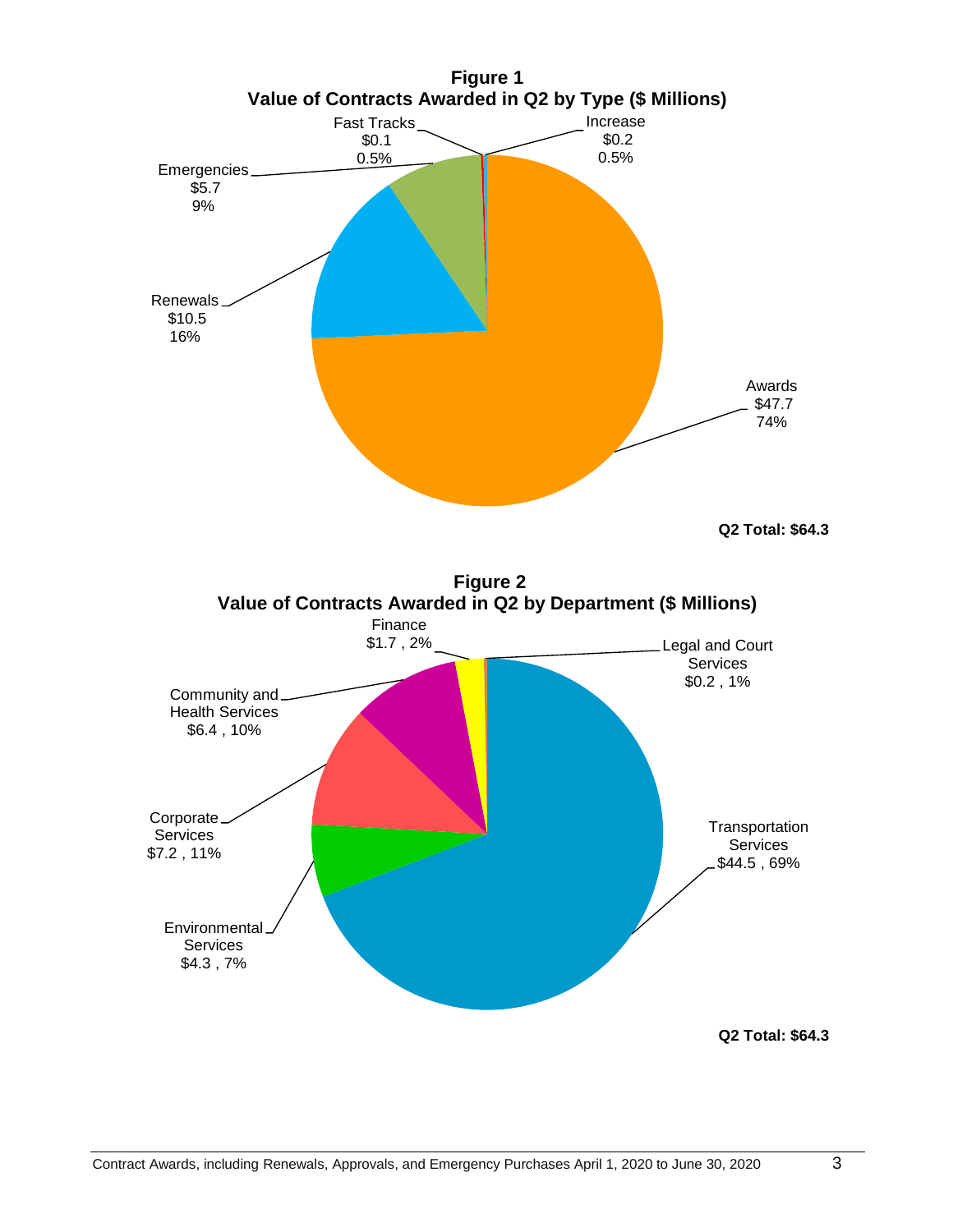



\*Note: Due to rounding, numbers presented throughout this report may not add up precisely to the totals indicated

Although the Procurement Office enacted a bid release pause during March and April, as a result of the outbreak of COVID-19, 15 more requests were completed in comparison to Q2 2019 where there were 49 contract awards, including renewals and emergency purchases. This increase in total number of awards is due to COVID-19 related items.

While the total number of awards has increased in Q2 2020, the total value of these awards has decreased in comparison to Q2 2019. The total award value for Q2 2020 is \$64.3 million, whereas it was \$148.4 million in Q2 2019. This decrease is as a result of the suspension of some general business activities within Regional departments due to COVID-19.

Attachment 1 provides a list of contract awards, including renewals, from April 1, 2020 to June 30, 2020, with a brief description of each type of procurement activity. The average value across the 64 contracts awarded in Q2 2020 was \$1.0 million. Table 1 illustrates the average contract values awarded by the different departments.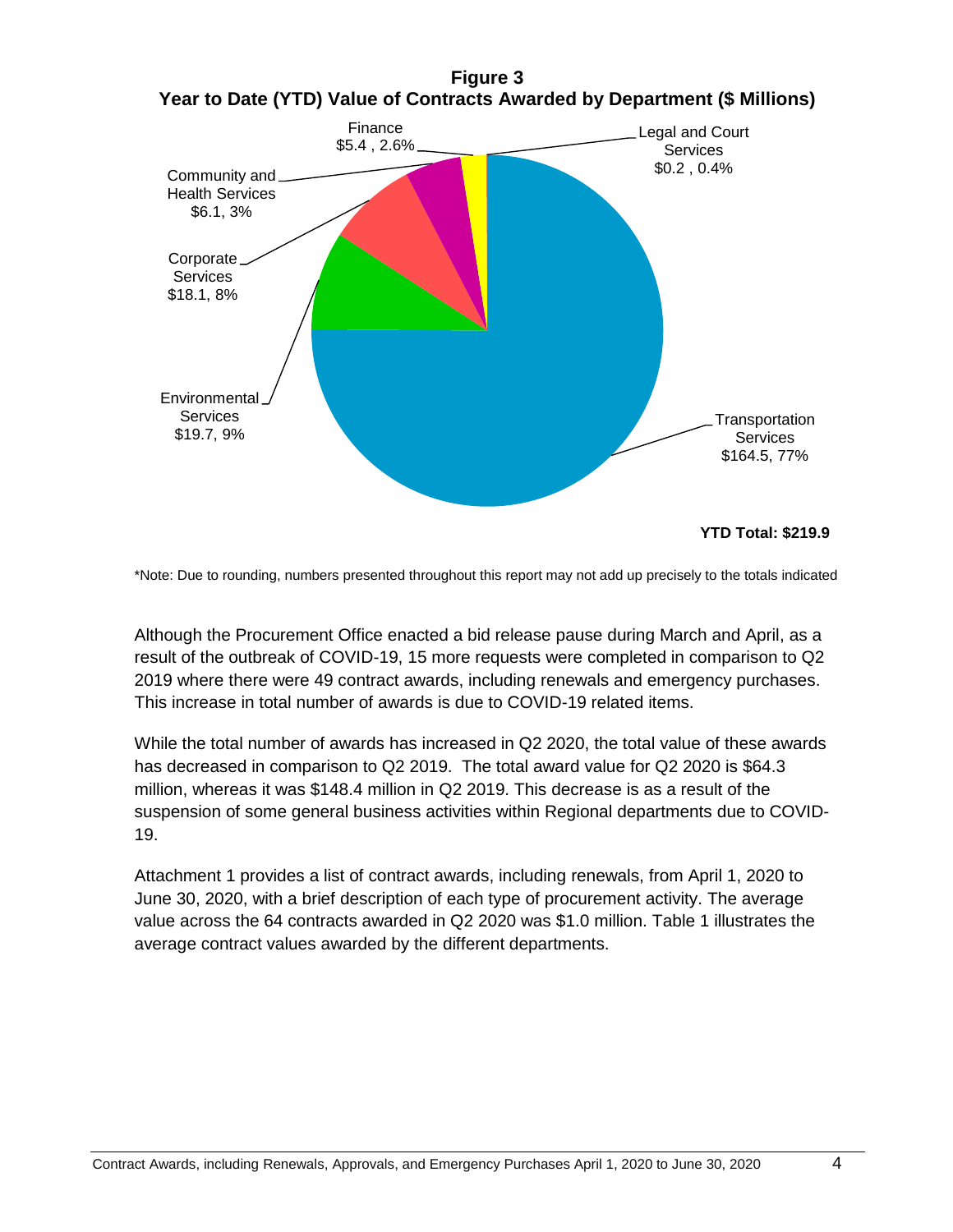| Table 1                                         |
|-------------------------------------------------|
| Average contract value in Q2 2020 by Department |

| <b>Department</b>                      | <b>Average Contract Value</b><br>(in million \$) |
|----------------------------------------|--------------------------------------------------|
| <b>Transportation Services</b>         | 1.7                                              |
| <b>Environmental Services</b>          | 0.5                                              |
| <b>Corporate Services</b>              | 1.2                                              |
| <b>Community &amp; Health Services</b> | 0.4                                              |
| Finance                                | 0.2                                              |
| <b>Legal and Court Services</b>        |                                                  |

#### **This report does not capture awards over \$2 million reported to Council directly**

This report does not capture requests for proposal where the total cost exceeded \$2 million, as those procurements are awarded by Council through individual departmental reports. During Q2, Council awarded one Request for Proposal to IBI Group in the value of \$3.1 million.

### **COVID-19 related procurement activities result in 15 emergency contracts**

Among the 64 contracts awarded during Q2, 15 were emergency contracts related to the COVID-19 outbreak with the total awarded value of \$5,650,438.72. The table below goes into additional detail of COVID-19 related items for Q1 – Q2 and also provides the comparative data for Q1 2020.

| Quarter        | $#$ of COVID-<br>19 Related<br><b>Emergencies</b> | $#$ of Total<br>Awards | $%$ of<br>Awards | <b>Total Award</b><br>Value of<br><b>COVID-19</b><br>Related<br><b>Emergencies</b><br>(in \$) | <b>Total Awards</b><br>Value<br>(in \$) | % of Total<br>Value |
|----------------|---------------------------------------------------|------------------------|------------------|-----------------------------------------------------------------------------------------------|-----------------------------------------|---------------------|
| Q <sub>1</sub> | 13                                                | 76                     | 17.1%            | 3,505,824.00                                                                                  | 155,594,698.00                          | 2.3%                |
| Q2             | 15                                                | 64                     | 23.8%            | 5,650,438.72                                                                                  | 64,297,310.10                           | 8.8%                |

**Table 2 Overview of COVID-19 Related Emergencies Q1 – Q2 2020**